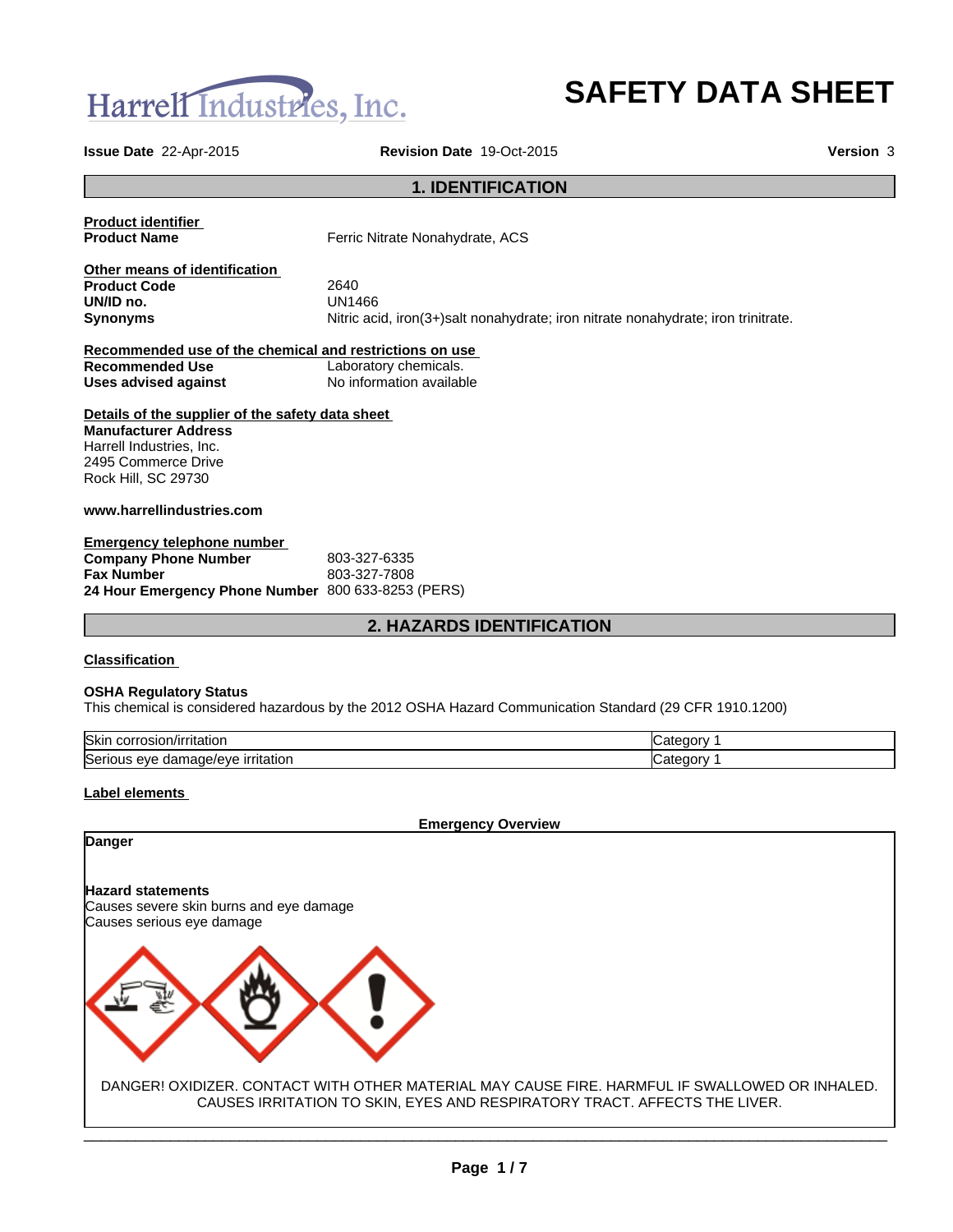| <b>Appearance</b> Violet crystals | <b>Physical state Solid</b> | <b>Odor</b> Slight nitric acid |
|-----------------------------------|-----------------------------|--------------------------------|

 $\overline{\phantom{a}}$  ,  $\overline{\phantom{a}}$  ,  $\overline{\phantom{a}}$  ,  $\overline{\phantom{a}}$  ,  $\overline{\phantom{a}}$  ,  $\overline{\phantom{a}}$  ,  $\overline{\phantom{a}}$  ,  $\overline{\phantom{a}}$  ,  $\overline{\phantom{a}}$  ,  $\overline{\phantom{a}}$  ,  $\overline{\phantom{a}}$  ,  $\overline{\phantom{a}}$  ,  $\overline{\phantom{a}}$  ,  $\overline{\phantom{a}}$  ,  $\overline{\phantom{a}}$  ,  $\overline{\phantom{a}}$ 

#### **Precautionary Statements - Prevention**

Avoid breathing dust/fume/gas/mist/vapors/spray Wash face, hands and any exposed skin thoroughly after handling Wear protective gloves/protective clothing/eye protection/face protection

Causes irritation, redness, and pain. Prolonged contact may cause a brownish discoloration to the eye.

Causes irritation to skin. Symptoms include redness, itching and pain.

Causes irritation to the respiratory tract. Symptoms may include coughing, shortness of breath.

Causes irritation to the gastrointestinal tract. Repeated large doses can cause excess iron buildup in the body. Symptoms include gastrointestinal irritation, with abdominal cramps, vomiting, diarrhea, black stool and liver damage.

### **Hazards not otherwise classified (HNOC)**

Not applicable

### **Other Information**

Not applicable

# **3. COMPOSITION/INFORMATION ON INGREDIENTS**

**Substance** 

**Synonyms**<br> **Fermula Example 18 Fermula Fermula Example 18 Fermula Fermula Example 18 Fermula Fermula Formula** Fe(NO3)3.9H2O

| $\sim$<br>$\sim$<br>`hemical Name<br>. | .No<br>--<br>. .              | .<br>Weiaht<br>$\sqrt{2}$ |
|----------------------------------------|-------------------------------|---------------------------|
| .<br>erric Nitrate<br>$  -$            | 7700.<br>$\sim$<br>$\sim$<br> | 100                       |

# **4. FIRST AID MEASURES**

# **Description of first aid measures**

| Eye contact         | Immediately flush eyes with water for at least 15 minutes, lifting upper and lower eyelids<br>occasionally. Get medical attention immediately.                                                                                |  |
|---------------------|-------------------------------------------------------------------------------------------------------------------------------------------------------------------------------------------------------------------------------|--|
| <b>Skin contact</b> | Immediately flush skin with plenty of water for at least 15 minutes while removing<br>contaminated clothing and shoes. Get medical attention immediately. Wash clothing<br>before reuse. Thoroughly clean shoes before reuse. |  |
| <b>Inhalation</b>   | Remove to fresh air. If not breathing give artificial respiration. If breathing is difficult, give<br>oxygen. Get medical attention.                                                                                          |  |
| Ingestion           | Induce vomiting immediately as directed by medical personnel. Never give anything by<br>mouth to an unconscious person. Get medical attention.                                                                                |  |
|                     | Most important symptoms and effects, both acute and delayed                                                                                                                                                                   |  |
| <b>Symptoms</b>     | Chronic Exposure: Under some circumstances methemoglobinemia occurs in individuals<br>when the nitrate is converted by bacteria in the stomach to nitrite. Chronic exposure may<br>cause liver effects.                       |  |
|                     | Indication of any immediate medical attention and special treatment needed                                                                                                                                                    |  |
|                     |                                                                                                                                                                                                                               |  |

**Note to physicians** Treat symptomatically.

# **5. FIRE-FIGHTING MEASURES**

### **Suitable extinguishing media**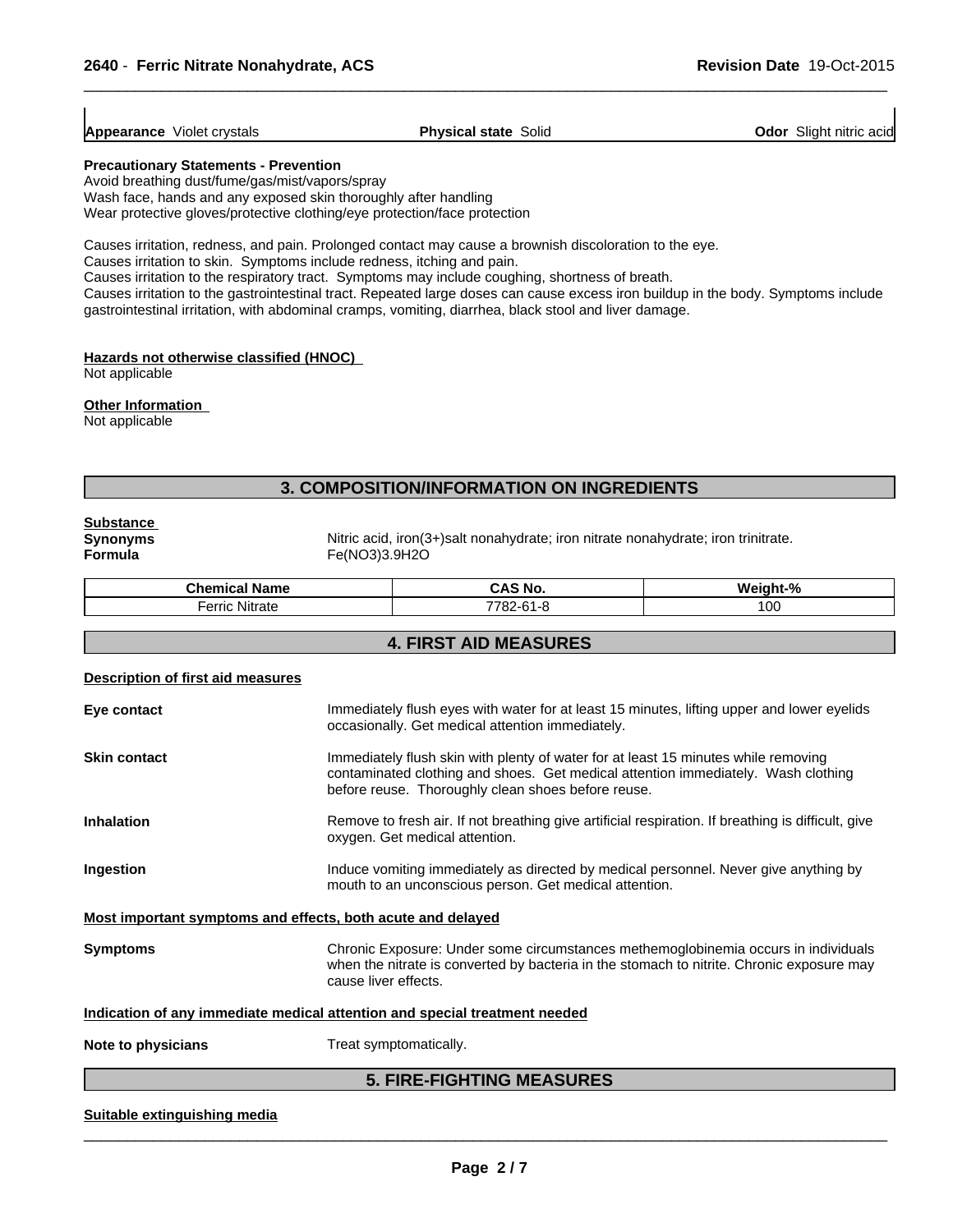Dry chemical. Foam. Carbon dioxide (CO2). Water spray.

**Unsuitable extinguishing media** Caution: Use of water spray when fighting fire may be inefficient.

### **Specific hazards arising from the chemical**

Contact with oxidizable substances may cause extremely violent combustion. Sealed containers may rupture when heated.

 $\overline{\phantom{a}}$  ,  $\overline{\phantom{a}}$  ,  $\overline{\phantom{a}}$  ,  $\overline{\phantom{a}}$  ,  $\overline{\phantom{a}}$  ,  $\overline{\phantom{a}}$  ,  $\overline{\phantom{a}}$  ,  $\overline{\phantom{a}}$  ,  $\overline{\phantom{a}}$  ,  $\overline{\phantom{a}}$  ,  $\overline{\phantom{a}}$  ,  $\overline{\phantom{a}}$  ,  $\overline{\phantom{a}}$  ,  $\overline{\phantom{a}}$  ,  $\overline{\phantom{a}}$  ,  $\overline{\phantom{a}}$ 

### **Explosion data**

**Sensitivity to Mechanical Impact** No information available. **Sensitivity to Static Discharge** None.

### **Protective equipment and precautions for firefighters**

As in any fire, wear self-contained breathing apparatus pressure-demand, MSHA/NIOSH (approved or equivalent) and full protective gear.

# **6. ACCIDENTAL RELEASE MEASURES**

#### **Personal precautions, protective equipment and emergency procedures**

| <b>Personal precautions</b>                          | Ventilate area of leak or spill. Keep unnecessary and unprotected people away from area of<br>spill. Wear appropriate personal equipment. |
|------------------------------------------------------|-------------------------------------------------------------------------------------------------------------------------------------------|
| <b>Environmental precautions</b>                     |                                                                                                                                           |
| <b>Environmental precautions</b>                     | See Section 12 for additional ecological information.                                                                                     |
| Methods and material for containment and cleaning up |                                                                                                                                           |
| <b>Methods for containment</b>                       | Prevent further leakage or spillage if safe to do so.                                                                                     |
| Methods for cleaning up                              | Sweep up and containerize for reclamation or disposal. Vacuuming or wet sweeping may<br>be used to avoid dust dispersal.                  |

# **7. HANDLING AND STORAGE**

### **Precautions for safe handling**

Advice on safe handling **Keep in a tightly closed container.** Protect from physical damage. Store in a cool, dry, ventilated area away from sources of heat, moisture and incompatibilities. Separate from combustibles, organic or other readily oxidizable materials. Avoid storage on wood floors. Containers of this material may be hazardous when empty since they retain product residues (dust, solids); observe all warnings and precautions listed for the product.

### **Conditions for safe storage, including any incompatibilities**

| <b>Storage Conditions</b> | Keep containers tightly closed in a dry, cool and well-ventilated place.      |
|---------------------------|-------------------------------------------------------------------------------|
| Incompatible materials    | Substance may react violently with some organic compounds or reducing agents. |

## **8. EXPOSURE CONTROLS/PERSONAL PROTECTION**

### **Control parameters**

| <b>Exposure Guidelines</b>              |                   | This product, as supplied, does not contain any hazardous materials with occupational<br>exposure limits established by the region specific regulatory bodies. |                    |  |  |
|-----------------------------------------|-------------------|----------------------------------------------------------------------------------------------------------------------------------------------------------------|--------------------|--|--|
| Chemical Name                           | <b>ACGIH TLV</b>  | <b>OSHA PEL</b>                                                                                                                                                | <b>NIOSH IDLH</b>  |  |  |
| <b>Ferric Nitrate</b>                   | TWA: 1 $mq/m3$ Fe | (vacated) TWA: 1 $mq/m3 Fe$                                                                                                                                    | TWA: 1 mg/m $3$ Fe |  |  |
| 7782-61-8                               |                   |                                                                                                                                                                |                    |  |  |
| <b>Appropriate engineering controls</b> |                   |                                                                                                                                                                |                    |  |  |

**Engineering Controls** Showers

Eyewash stations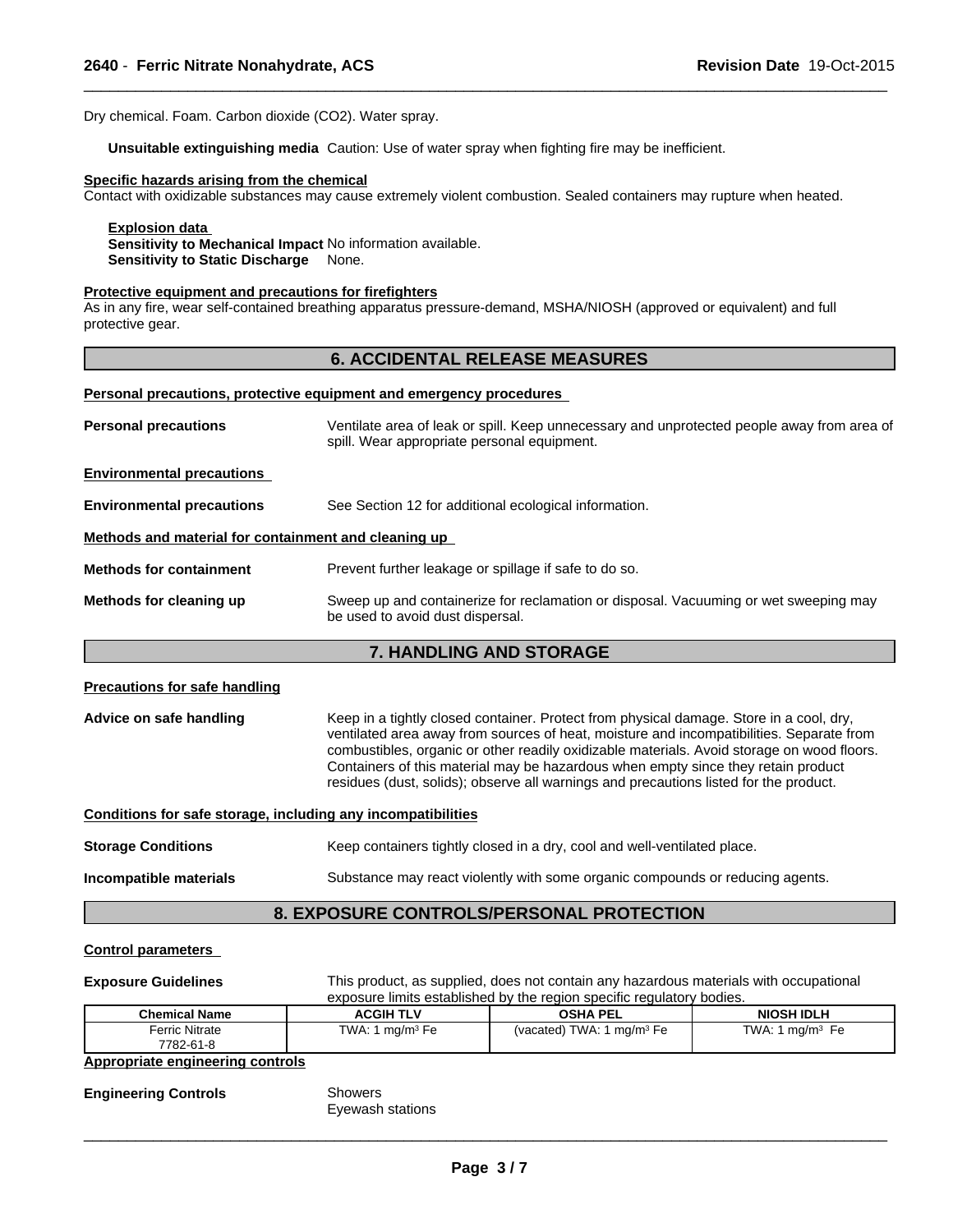Ventilation systems.

# **Individual protection measures, such as personal protective equipment**

| <b>Eye/face protection</b>            | Use chemical safety goggles and/or full face shield. Maintain eye wash fountain and<br>quick-drench facilities in work area.                                                                                                                                                                                                     |
|---------------------------------------|----------------------------------------------------------------------------------------------------------------------------------------------------------------------------------------------------------------------------------------------------------------------------------------------------------------------------------|
| Skin and body protection              | Wear impervious protective clothing, including boots, gloves, lab coat, apron or coveralls,<br>as appropriate, to prevent skin contact.                                                                                                                                                                                          |
| <b>Respiratory protection</b>         | If exposure limits are exceeded or irritation is experienced, NIOSH/MSHA approved<br>respiratory protection should be worn. Positive-pressure supplied air respirators may be<br>required for high airborne contaminant concentrations. Respiratory protection must be<br>provided in accordance with current local regulations. |
| <b>General Hygiene Considerations</b> | Handle in accordance with good industrial hygiene and safety practice.                                                                                                                                                                                                                                                           |

 $\overline{\phantom{a}}$  ,  $\overline{\phantom{a}}$  ,  $\overline{\phantom{a}}$  ,  $\overline{\phantom{a}}$  ,  $\overline{\phantom{a}}$  ,  $\overline{\phantom{a}}$  ,  $\overline{\phantom{a}}$  ,  $\overline{\phantom{a}}$  ,  $\overline{\phantom{a}}$  ,  $\overline{\phantom{a}}$  ,  $\overline{\phantom{a}}$  ,  $\overline{\phantom{a}}$  ,  $\overline{\phantom{a}}$  ,  $\overline{\phantom{a}}$  ,  $\overline{\phantom{a}}$  ,  $\overline{\phantom{a}}$ 

# **9. PHYSICAL AND CHEMICAL PROPERTIES**

# **Information on basic physical and chemical properties**

| <b>Physical state</b>            | Solid                    |                       |                          |
|----------------------------------|--------------------------|-----------------------|--------------------------|
| Appearance                       | Violet crystals          | Odor                  | Slight nitric acid       |
| Color                            | violet                   | <b>Odor threshold</b> | No information available |
| <b>Property</b>                  | <b>Values</b>            | Remarks • Method      |                          |
| рH                               | No information available |                       |                          |
| Melting point / freezing point   | 47.2 °C / 117 °F         |                       |                          |
| Boiling point / boiling range    | <100 °C / <212 °F        |                       |                          |
| <b>Flash point</b>               | No information available |                       |                          |
| <b>Evaporation rate</b>          | No information available |                       |                          |
| Flammability (solid, gas)        | No information available |                       |                          |
| <b>Flammability Limit in Air</b> |                          |                       |                          |
| <b>Upper flammability limit:</b> | No information available |                       |                          |
| Lower flammability limit:        | No information available |                       |                          |
| Vapor pressure                   | No information available |                       |                          |
| <b>Vapor density</b>             | No information available |                       |                          |
| <b>Relative density</b>          | 1.684                    |                       |                          |
| <b>Water solubility</b>          | No information available |                       |                          |
| Solubility in other solvents     | No information available |                       |                          |
| <b>Partition coefficient</b>     | No information available |                       |                          |
| <b>Autoignition temperature</b>  | No information available |                       |                          |
| <b>Decomposition temperature</b> | No information available |                       |                          |
| <b>Kinematic viscosity</b>       | No information available |                       |                          |
| <b>Dynamic viscosity</b>         | No information available |                       |                          |
| <b>Explosive properties</b>      | No information available |                       |                          |
| <b>Oxidizing properties</b>      | No information available |                       |                          |
| <b>Other Information</b>         |                          |                       |                          |
| <b>Softening point</b>           | No information available |                       |                          |
| <b>Molecular weight</b>          | 404.0                    |                       |                          |
| VOC Content (%)                  | No information available |                       |                          |
| <b>Density</b>                   | No information available |                       |                          |
| <b>Bulk density</b>              | No information available |                       |                          |

**10. STABILITY AND REACTIVITY**

**Reactivity**  No data available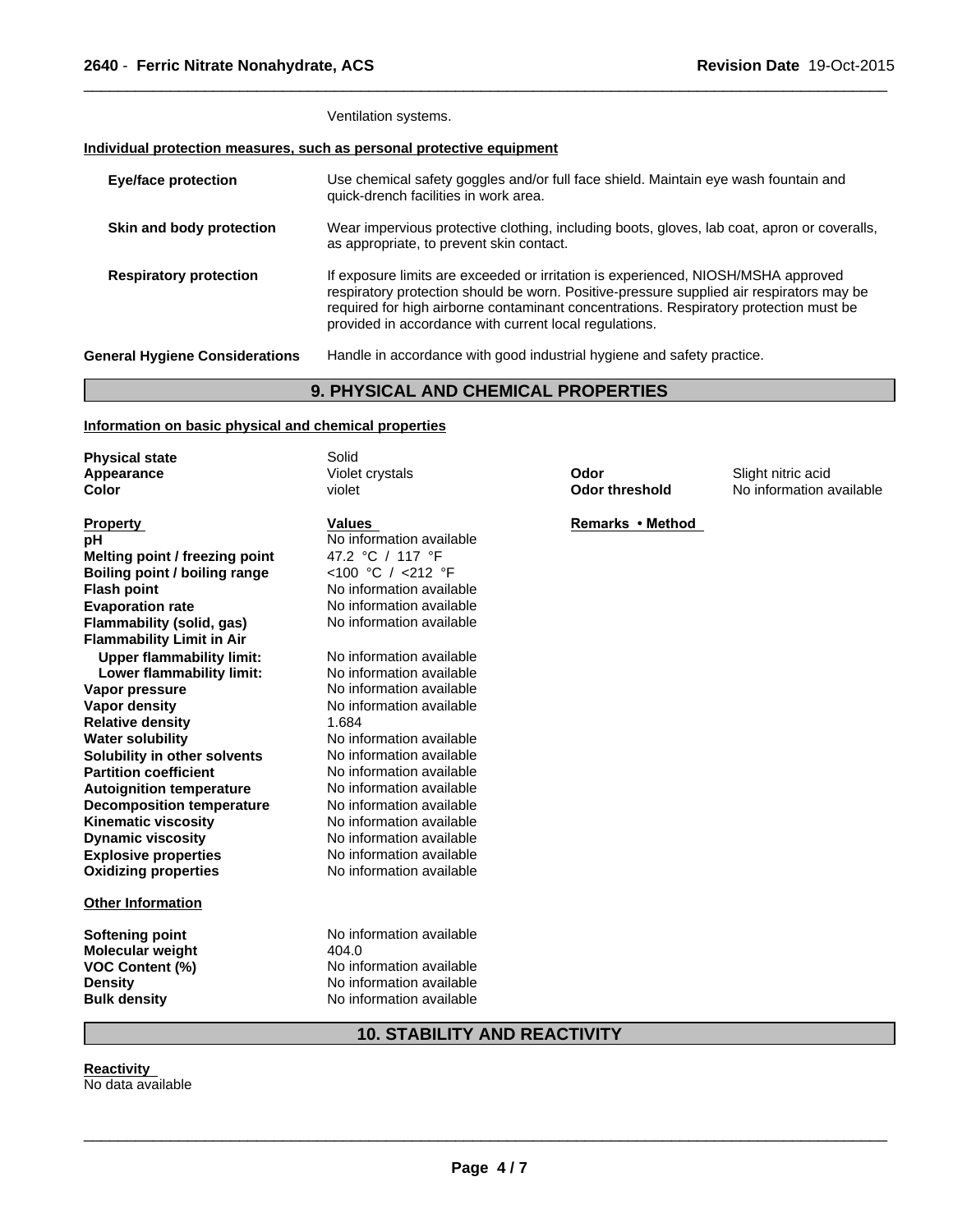| Chemical stabilitv                                   |  |
|------------------------------------------------------|--|
| Stable under ordinary conditions of use and storage. |  |
| Possibility of Hazardous Reactions                   |  |
| None under normal processing.                        |  |

**Hazardous polymerization** Will not occur.

**Conditions to avoid** Heat, shock, friction, incompatibles. **Incompatible materials**

Substance may react violently with some organic compounds or reducing agents.

**Hazardous Decomposition Products**

Emits nitrous oxides when heated to decomposition.

# **11. TOXICOLOGICAL INFORMATION**

 $\overline{\phantom{a}}$  ,  $\overline{\phantom{a}}$  ,  $\overline{\phantom{a}}$  ,  $\overline{\phantom{a}}$  ,  $\overline{\phantom{a}}$  ,  $\overline{\phantom{a}}$  ,  $\overline{\phantom{a}}$  ,  $\overline{\phantom{a}}$  ,  $\overline{\phantom{a}}$  ,  $\overline{\phantom{a}}$  ,  $\overline{\phantom{a}}$  ,  $\overline{\phantom{a}}$  ,  $\overline{\phantom{a}}$  ,  $\overline{\phantom{a}}$  ,  $\overline{\phantom{a}}$  ,  $\overline{\phantom{a}}$ 

# **Information on likely routes of exposure**

| <b>Chemical Name</b> | LD50<br>Oral I                                   | <b>LD50</b><br>Dermal | LC50 |
|----------------------|--------------------------------------------------|-----------------------|------|
| Ferric<br>Nitrate    | Rat<br>$\sim$ $\sim$<br>mq/ka<br>-<br>. ب<br>- v |                       |      |
| 7782-61-8            |                                                  |                       |      |

### **Information on toxicological effects**

**Symptoms** No information available.

# **Delayed and immediate effects as well as chronic effects from short and long-term exposure**

# **Carcinogenicity**

| <b>Chemical Name</b>  | <b>ACGIH</b> | <b>IARC</b>        | <b>NITD</b><br>. | <b>OSHA</b> |
|-----------------------|--------------|--------------------|------------------|-------------|
| <b>Ferric Nitrate</b> |              | $\sim$<br>Group 2/ |                  |             |
| ' 7782-61-ა           |              |                    |                  |             |

# **Numerical measures of toxicity - Product Information**

# **12. ECOLOGICAL INFORMATION**

### **Ecotoxicity**

100% of the mixture consists of components(s) of unknown hazards to the aquatic environment

### **Persistence and degradability**

**Bioaccumulation**

**Other adverse effects** No information available

# **13. DISPOSAL CONSIDERATIONS**

# **Waste treatment methods**

| Disposal of wastes     | Disposal should be in accordance with applicable regional, national and local laws and<br>regulations. Whatever cannot be saved for recovery or recycling should be managed in an<br>appropriate and approved waste disposal facility. |
|------------------------|----------------------------------------------------------------------------------------------------------------------------------------------------------------------------------------------------------------------------------------|
| Contaminated packaging | Do not reuse container.                                                                                                                                                                                                                |
|                        |                                                                                                                                                                                                                                        |
|                        |                                                                                                                                                                                                                                        |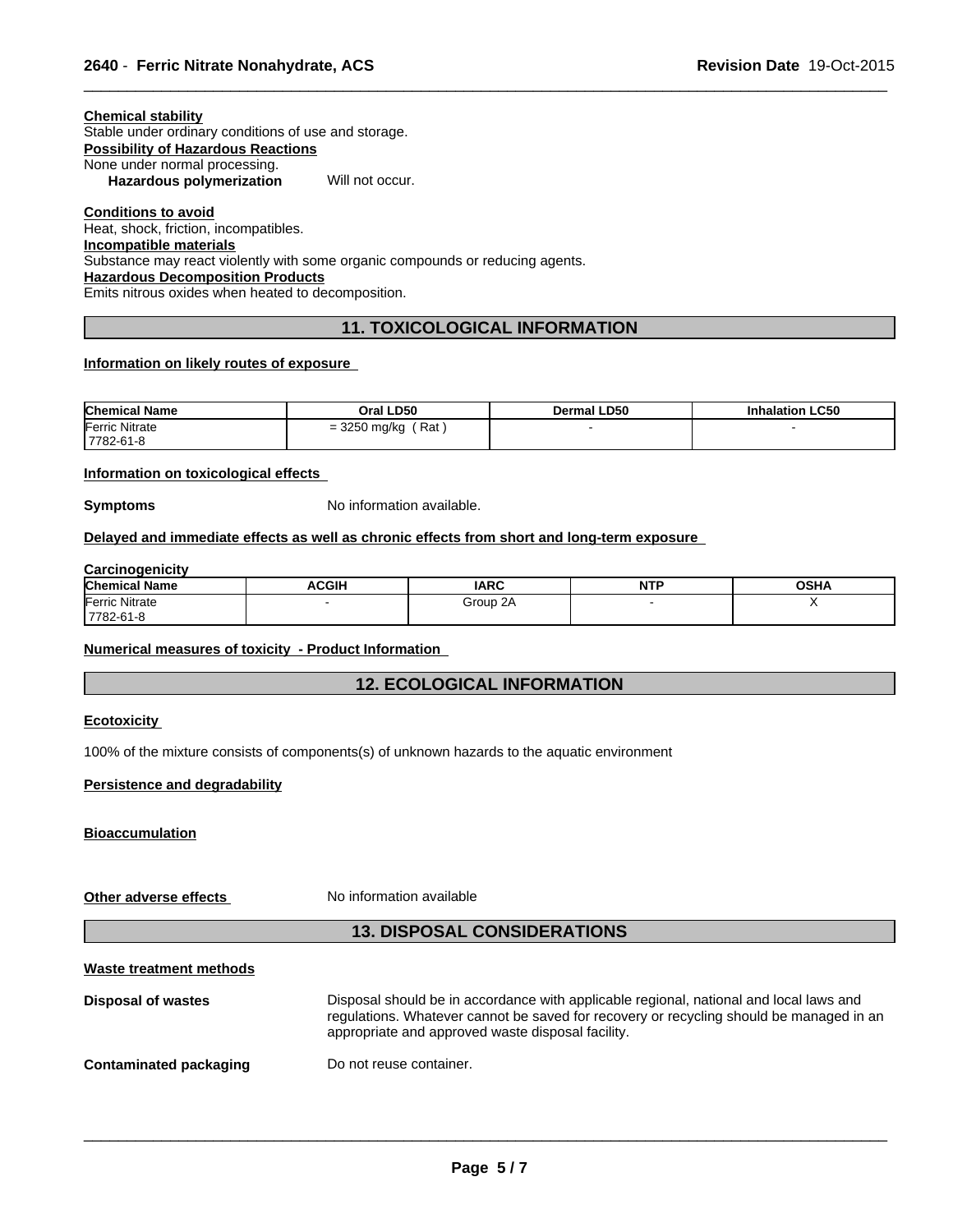# **14. TRANSPORT INFORMATION**

 $\overline{\phantom{a}}$  ,  $\overline{\phantom{a}}$  ,  $\overline{\phantom{a}}$  ,  $\overline{\phantom{a}}$  ,  $\overline{\phantom{a}}$  ,  $\overline{\phantom{a}}$  ,  $\overline{\phantom{a}}$  ,  $\overline{\phantom{a}}$  ,  $\overline{\phantom{a}}$  ,  $\overline{\phantom{a}}$  ,  $\overline{\phantom{a}}$  ,  $\overline{\phantom{a}}$  ,  $\overline{\phantom{a}}$  ,  $\overline{\phantom{a}}$  ,  $\overline{\phantom{a}}$  ,  $\overline{\phantom{a}}$ 

| DOT                             | Regulated             |
|---------------------------------|-----------------------|
| UN/ID no.                       | <b>UN1466</b>         |
| Proper shipping name            | Ferric nitrate        |
| <b>Hazard Class</b>             | 5.1                   |
| <b>Packing Group</b>            | Ш                     |
| <b>Reportable Quantity (RQ)</b> | 1000 lbs (454 kg)     |
|                                 |                       |
| TDG                             | Regulated             |
| UN/ID no.                       | UN1466                |
| Proper shipping name            | Ferric nitrate        |
| <b>Hazard Class</b>             | 5.1                   |
| <b>Packing Group</b>            | Ш                     |
| MEX                             | Regulated             |
| UN/ID no.                       | <b>UN1466</b>         |
| Proper shipping name            | Ferric nitrate        |
| <b>Hazard Class</b>             | 5.1                   |
| <b>Packing Group</b>            | Ш                     |
| ICAO (air)                      | Regulated             |
| UN/ID no.                       | UN1466                |
| <b>Hazard Class</b>             | 5.1                   |
| <b>Packing Group</b>            | Ш                     |
| IATA                            | Regulated             |
| UN/ID no.                       | <b>UN1466</b>         |
| Proper shipping name            | Ferric nitrate        |
| <b>Hazard Class</b>             | 5.1                   |
| <b>Packing Group</b>            | Ш                     |
| IMDG                            | Regulated             |
| UN/ID no.                       | <b>UN1466</b>         |
| Proper shipping name            | <b>Ferric Nitrate</b> |
| <b>Hazard Class</b>             | 5.1                   |
| <b>Packing Group</b>            | Ш                     |
| <b>Description</b>              | 100 LB                |
| <b>RID</b>                      | Regulated             |
| UN/ID no.                       | UN1466                |
| Proper shipping name            | Ferric nitrate        |
| <b>Hazard Class</b>             | 5.1                   |
| <b>Packing Group</b>            | Ш                     |
| ADR                             | Regulated             |
| UN/ID no.                       | UN1466                |
| Proper shipping name            | Ferric nitrate        |
| <b>Hazard Class</b>             | 5.1                   |
| <b>Packing Group</b>            | Ш                     |
| ADN                             | Regulated             |
| <b>UN Number</b>                | <b>UN1466</b>         |
| Proper shipping name            | Ferric nitrate        |
| <b>Hazard Class</b>             | 5.1                   |
| <b>Packing Group</b>            | Ш                     |
|                                 |                       |

# **15. REGULATORY INFORMATION**

| <b>International Inventories</b> |                 |  |
|----------------------------------|-----------------|--|
| <b>TSCA</b>                      | Does not comply |  |
| <b>DSL/NDSL</b>                  | Does not comply |  |
| <b>EINECS/ELINCS</b>             | Does not comply |  |
| <b>ENCS</b>                      | Does not comply |  |
| <b>IECSC</b>                     | Complies        |  |
| <b>KECL</b>                      | Does not comply |  |
| <b>PICCS</b>                     | Complies        |  |
| <b>AICS</b>                      | Complies        |  |
|                                  |                 |  |
|                                  |                 |  |